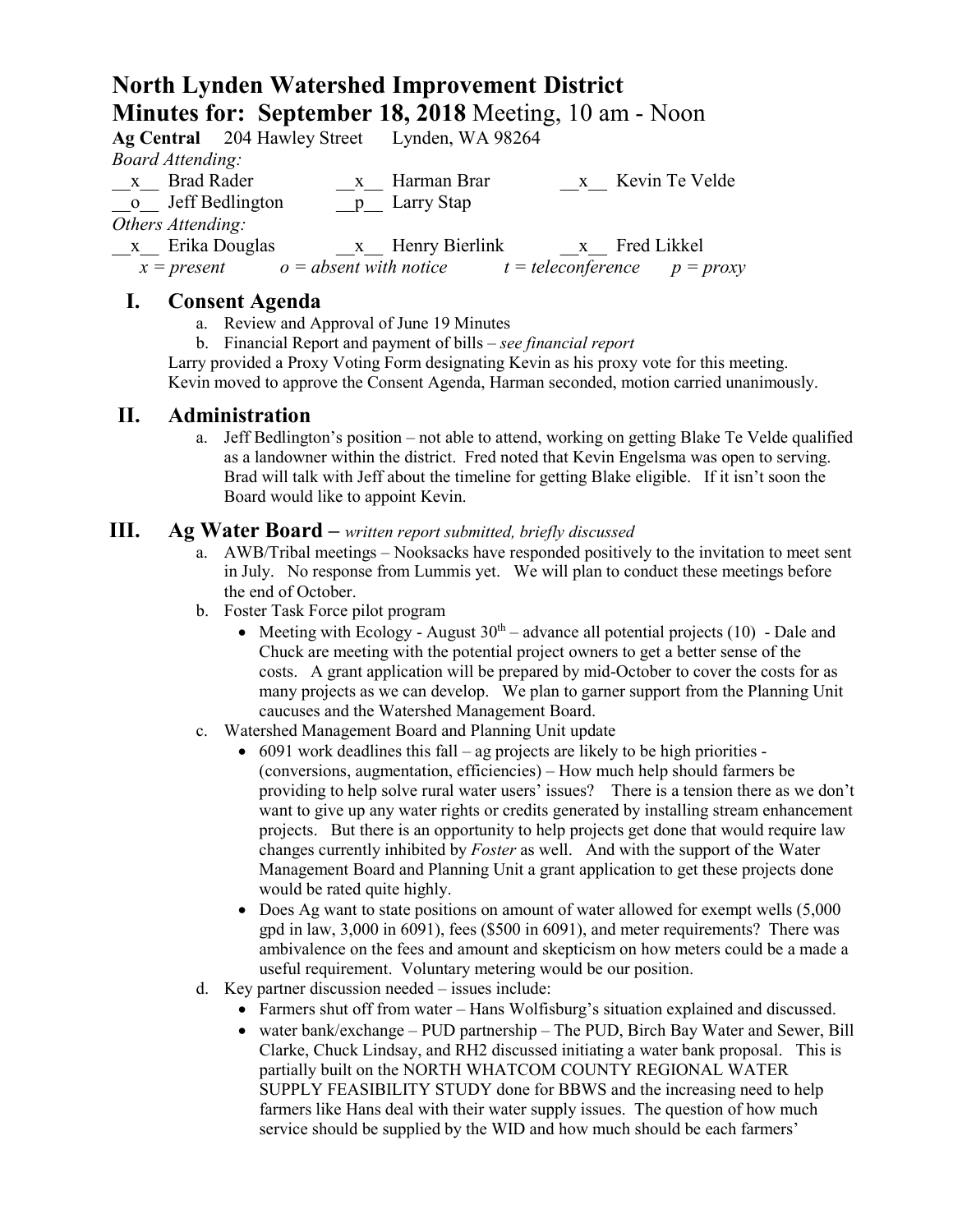initiative was discussed. There was a consensus to have the WIDs do the preparatory work but leave the final negotiations over water contracts to individual farmers.

- Timing of gage recalculations AWB wrote USGS to protest the timing of the River gage recalculations. In July the flow was well over the minimum and the interruptible water users began irrigating only to find that USGS recalculated the Ferndale gage and lowered the flow 25% which was under the minimum. As a result, these farmers had to shut off again and have not been able to use their river rights since. Discussion with USGS and Ecology should take place this fall.
- September meeting with Ecology, PUD, Birch Bay Water, County, *others?* A discussion with all of our partners this fall bringing all the issues together is being considered. The Tribal meetings would be the priority followed by this meeting.

### **IV. Drainage/Habitat**

- a. Ditch maintenance Fred reported that Larry felt most of the work we wanted addressed had been completed by the County.
	- Double Ditch flow augmentation effort Fred reported on the short term effort to help fish when the ditch dried up in August.
	- Pangborn Road ditch had quite of bit of work done to improve drainage.
	- Double Ditch was being mowed.
- b. Heeringa mitigation maintenance Brad asked if the Board would consider paying for weed control in the new plantings on the Heeringa side of Fishtrap. The Board approved of the idea. Brad will talk with Gordy Vlas.

### **V. Water Quality**

- a. Monitoring Results Erika reported that summer results were good but the fall flush is upon us and it is a crucial time to be careful with applications.
- b. ZAP Units still in calibration
- c. DNA source tracking project report Erika reported the state Conservation Commission had awarded the WCD with \$200k to 10 build the source library for DNA of a large range of potential contributors to local fecal coliform levels, and 2) to conduct monitoring in several county "hot spots" where improved identification of sources would help lead to clean-up.
- d. Portage Bay/Drayton Harbor Shellfish Protection District Fred noted that the intensive spring marine sampling was pointing towards potential reopening of the beds for the spring closure period (April – June). There are no assurances from Health yet but the data looks good enough to justify this opening. The Fall closure remains in place.
- e. Discovery Farms Fred called attention to the numerous farms participating in this program where significant research was being conducted on water quality protection issues.
- f. Financial assistance Erika reminded the board of the resources available through County Public Works to help small lot farms and septic system owners. Publicizing this opportunity in future newsletters would be appreciated.

## **VI. Education/Communications**

- a. Website [www.northlydenwid.com](http://www.northlydenwid.com/)
- b. E-Newsletter pictures of projects help prompt the development of e-newsletters.
- c. Whatcom Working Lands grant –Chris Elder of County Planning reported concerning the recent \$1.3 million Regional Conservation Partnership grant the County received to strengthen the Purchase of Development Right program. Partners in this project are the WCD, the Whatcom Land Trust, and AWB which will be relied upon to give direction to where the program best helps agriculture and water management. This is federal dollars which are matched with the County Natural Resources Fund dollars to make \$2.6 million available for conservation easements. Chris was encouraged to have the County, perhaps the AAC, better define what "ag viability" means.